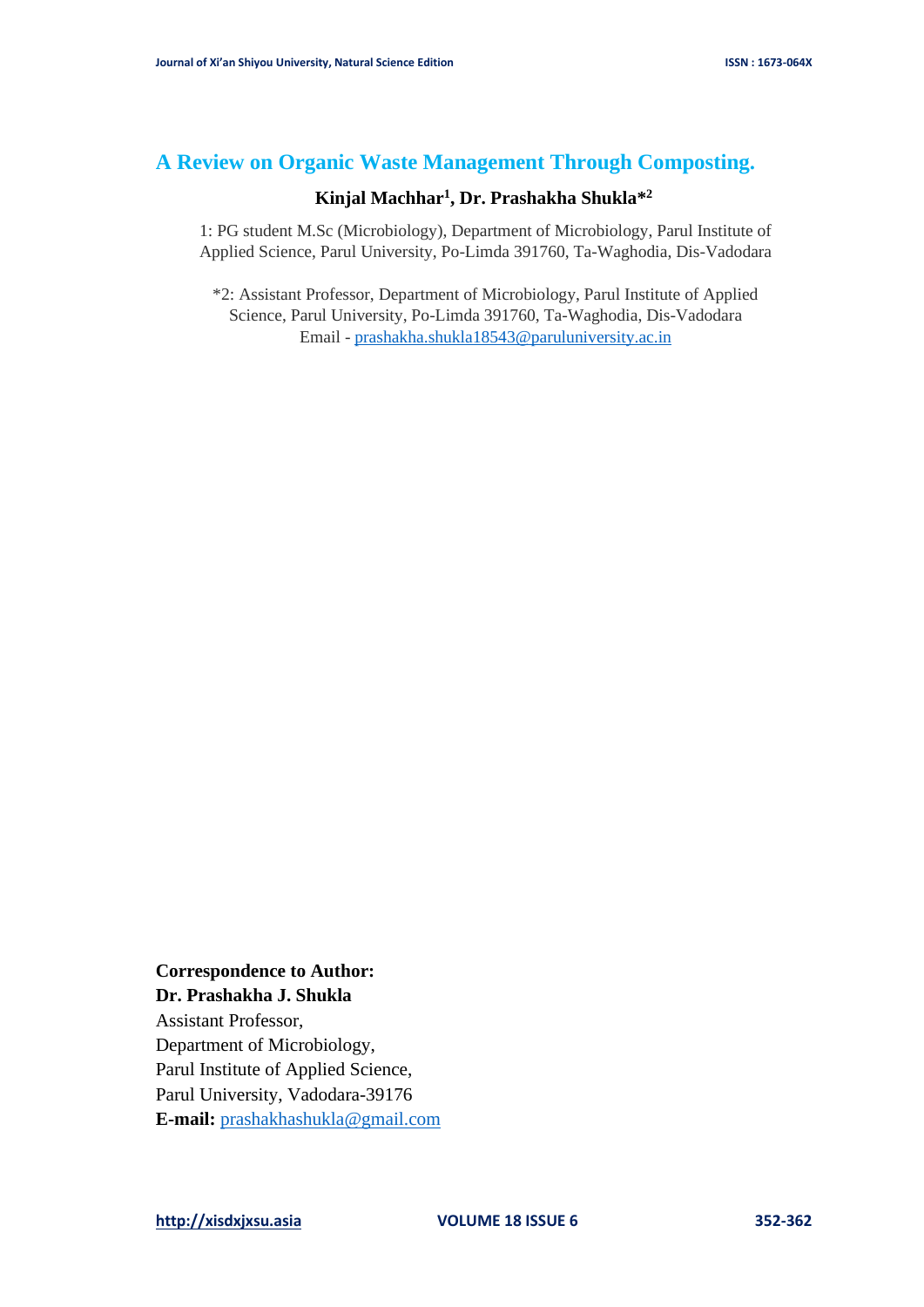# **ABSTRACT**

Food and organic waste account for up to 80% of municipal waste. These wastes lead to cause health issues if left for natural degradation for many years or properly not handled as consideration of enzymatic secretion of microorganisms. Ecofriendly management of this waste and the application of microorganisms is the greatest challenge to the Environment. Organic waste is consumed by the bacteria and is no longer to odors, pollution and sludge. The waste is converted into safe products when bacteria consume waste and produce several metabolites to break down complex waste into a simple compound. This study aimed to the management of organic waste (Food waste) through composting. The decaying of food waste Produces a large number of toxins and foul odors such as NH<sub>3</sub> and H<sub>2</sub>S. Ammonia has a strong odor and can cause serious burns to the skin, eyes, and respiratory tract.  $H_2S$  causes serious water and air pollution. Composting has been used to improve soil structure and fertility by recycling organic matter into the soil. In recent years, the composting process has received much attention because of pollution concerns and the search for environmental- friendly methods for treating waste.

### **KEYWORDS:**

Solid waste, Waste management, Food waste, Composting, Organic fertilizer, Protect Environment.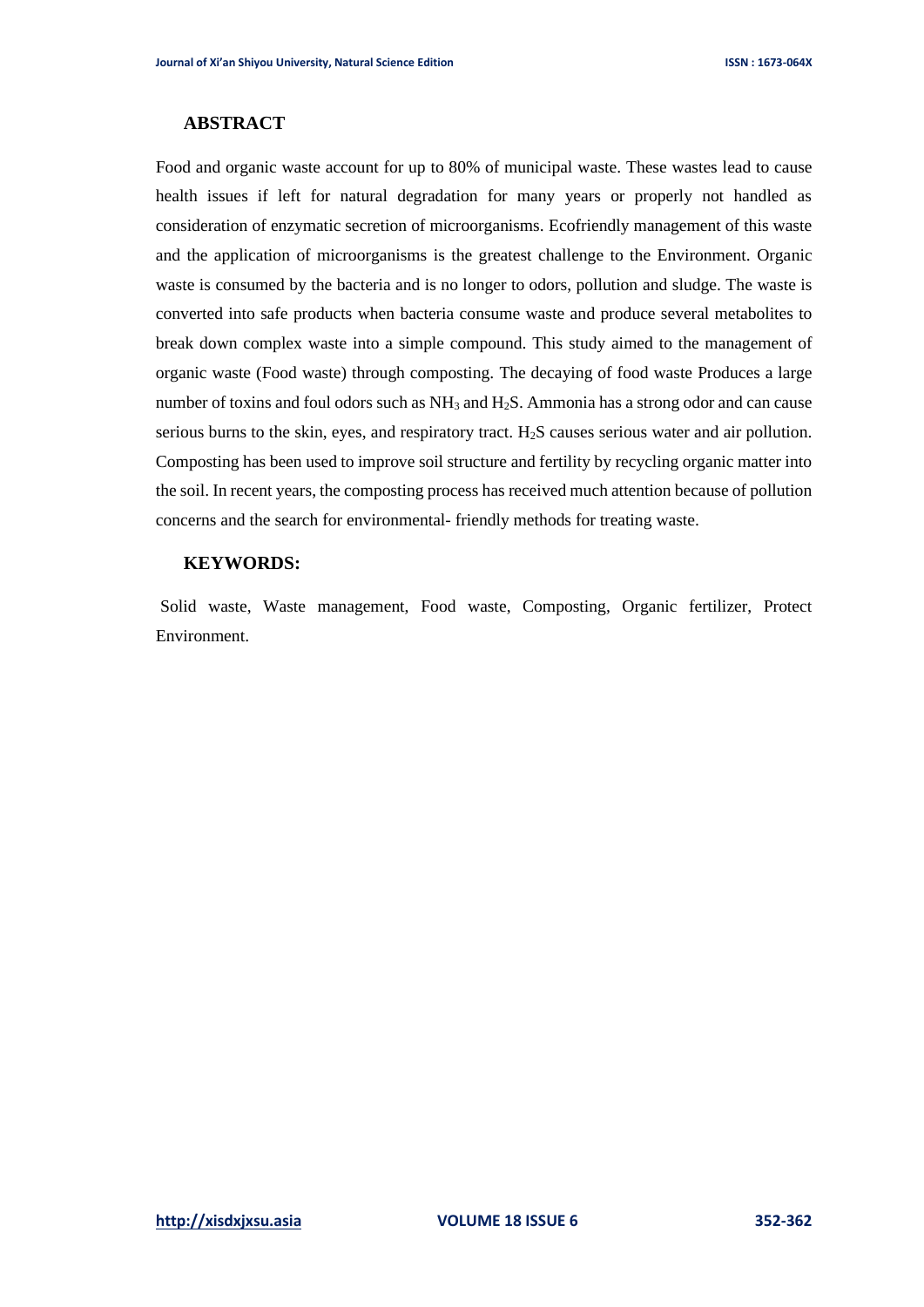# **1. INTRODUCTION**

In most developing countries improper handling of Municipal solid waste with its result becomes trouble [1]. Worldwide municipal waste generation is now about 1.3 billion tons per annum and is estimated to reach 3 billion tons by 2025 [2]. Private management systems are the most significant contributors to food waste [3]. As time is going production of food waste is increasing. The bulk of food waste carries for disposal at landfill sites, leading to environmental pollution [4]. Food waste can be used as soil fertilizers [5]. In all kitchens, there is Food waste that must be recycled waste that can be hazardous, which must be stored in a certain way [6]. Organisms that are produced from food waste are used to enhance degradation [7]. The handling of organic waste is required to reduce environmental load, and decrease hazardous to human health [9]. Most of the food waste has high moisture content due to this, it is difficult to process food waste by incineration [10]. Food waste includes fruits, vegetables, peeling, cores, and cooked or uncooked food. 95% biodegradable fragment of food waste is appropriate for anaerobic digestion [8]. Food waste is nutrient-rich, containing a high level of protein, carbohydrates, lipids, and proteins which help for getting a huge population of microorganisms [11]. Food waste contains moisture which is beneficial for good microbial growth. This microbial growth metabolizes waste into simpler compounds which is important for soil fertility and to balance the natural ecosystem [12]. In the Decomposition process Fungi and Bacteria play important role in optimal Agricultural and kitchen waste bioconversion. [13]. Food waste degradation increased by some affecting procedures. Due to having high moisture content, food waste is capable of anaerobic digestion with biogas production [14].

Composting transforms raw organic residues into humus-like material through the activity of soil microorganisms [17]. This humus-like material is called as compost which is used as organic fertilizer. Chemical fertilizers make plant nutrients more accessible to plants, but their drawbacks exceed their benefits [18]. For example, chemical fertilizers contribute to climate change, pollution, the loss of soil organisms and marine life, ozone layer depletion, and Human disease [15]. Organic fertilizers improve the soil structure, allowing it to hold water longer and increase the bacterial and fungal activity in the soil. They help not only plants but also the soil [16].

#### **A. Organic waste:**

Organic wastes are biodegradable materials derived from living organisms such as plants, animals, and microorganisms that can be broken down into simpler organic molecules [19]. Organic wastes can be solid or liquid depending on how they are produced in nature. Agriculture, household activities, and industrial products are the three most common sources of organic waste [20]. Some of the common types of organic waste usually found in nature include: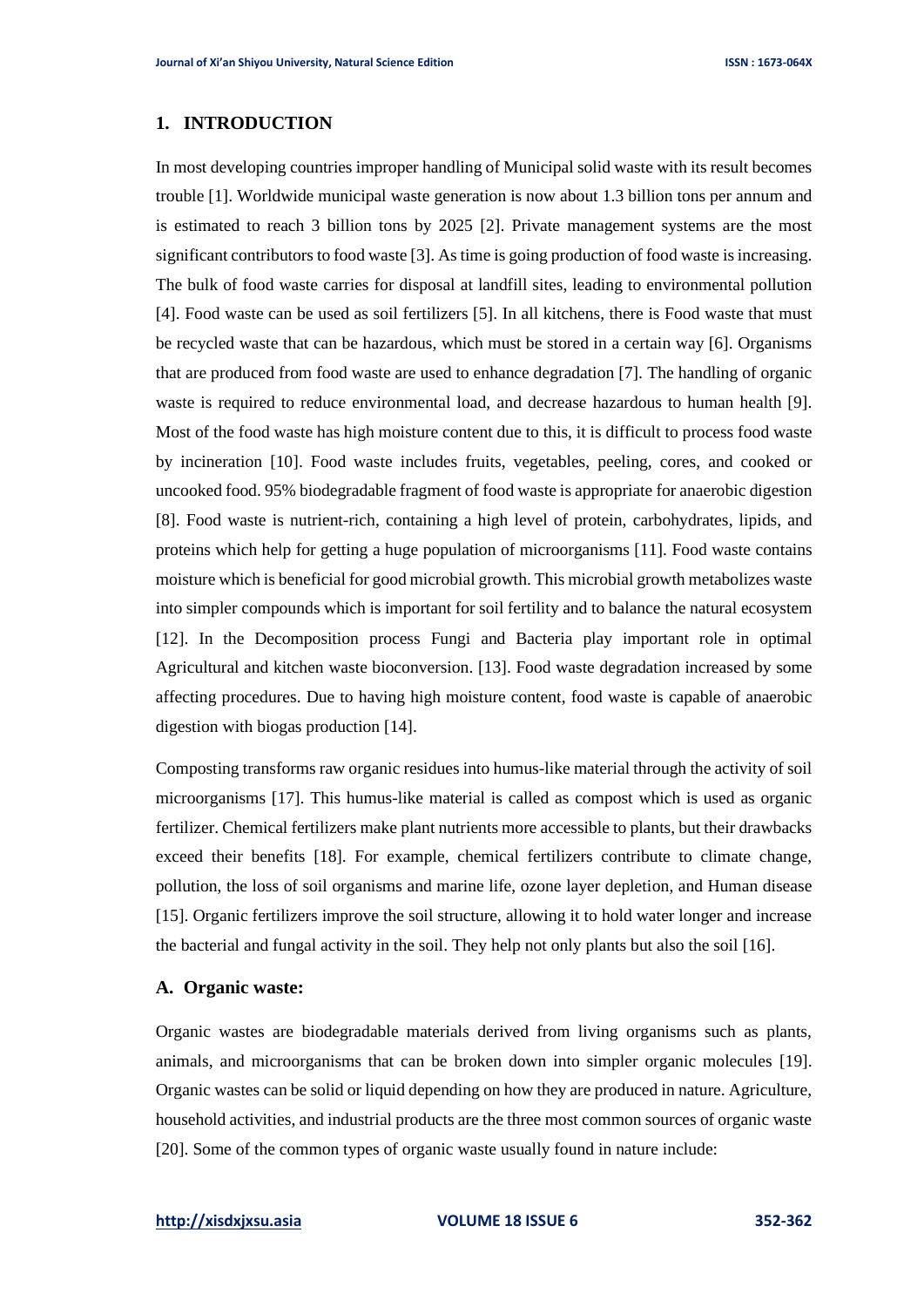## **i. Municipal solid waste:**

Municipal solid waste comprises products packaging, grass clipping, furniture, clothing, bottles, food scraps, appliances, paint, and other trash generated in our daily lives. These wastes are generated from schools, hospitals, residential areas, and businesses [21].

## **ii. Cattle wastes:**

Cattle wastes are animal wastes that are rich in organic substances. Cattle waste is also a valuable soil fertilizer since it has a high concentration of micro and macronutrients that are essential for crop growth and soil fertility. Organic wastes in the form of cattle wastes include manure and feed from cattle [23].

## **iii. Food waste:**

Food waste accounts for around 30% of all organic waste produced in nature, both naturally and artificially. Peelings, cores, leaves, fruits, twigs, outer skin, and sludges are examples of food waste [22]. Food waste is produced mostly by canning, freezing, and vegetables, as well as in residential areas, hotels, and restaurants [24].

#### **b. Organic waste management:**

Organic waste recycling is the process of organic waste management where organic wastes are converted into useable substances using various recycling techniques [25]. As waste management has become a growing issue in most metropolitan cities, the demand for organic waste recycling has increased. Organic waste accounts for the majority of waste produced in nature, and its high moisture content has a direct impact on urban living systems [26]. Excess moisture content increases waste volume while lowering incinerator temperatures, resulting in a higher overall waste disposal load [28]. Biological treatments are one of the most practical and efficient ways to deal with organic waste [28].

#### **i. Composting:**

Composting is a managed process that decomposes organic matter using microorganisms found naturally in organic material. It is an aerobic process that occurs under ideal moisture and biological heat generation conditions. Even though all organic matter can be composted, some materials such as woodchips and paper, take significantly longer than food and agricultural wastes to decompose [29, 27]. Some amount of wood chips is essential to increase aeration in the composting process. The composting process is driven by microorganisms, thus maintaining an ideal environment for microbial activity is essential for successful and efficient composting [31]. Composting process depends upon several parameters including carbon to nitrogen ratio (C: N),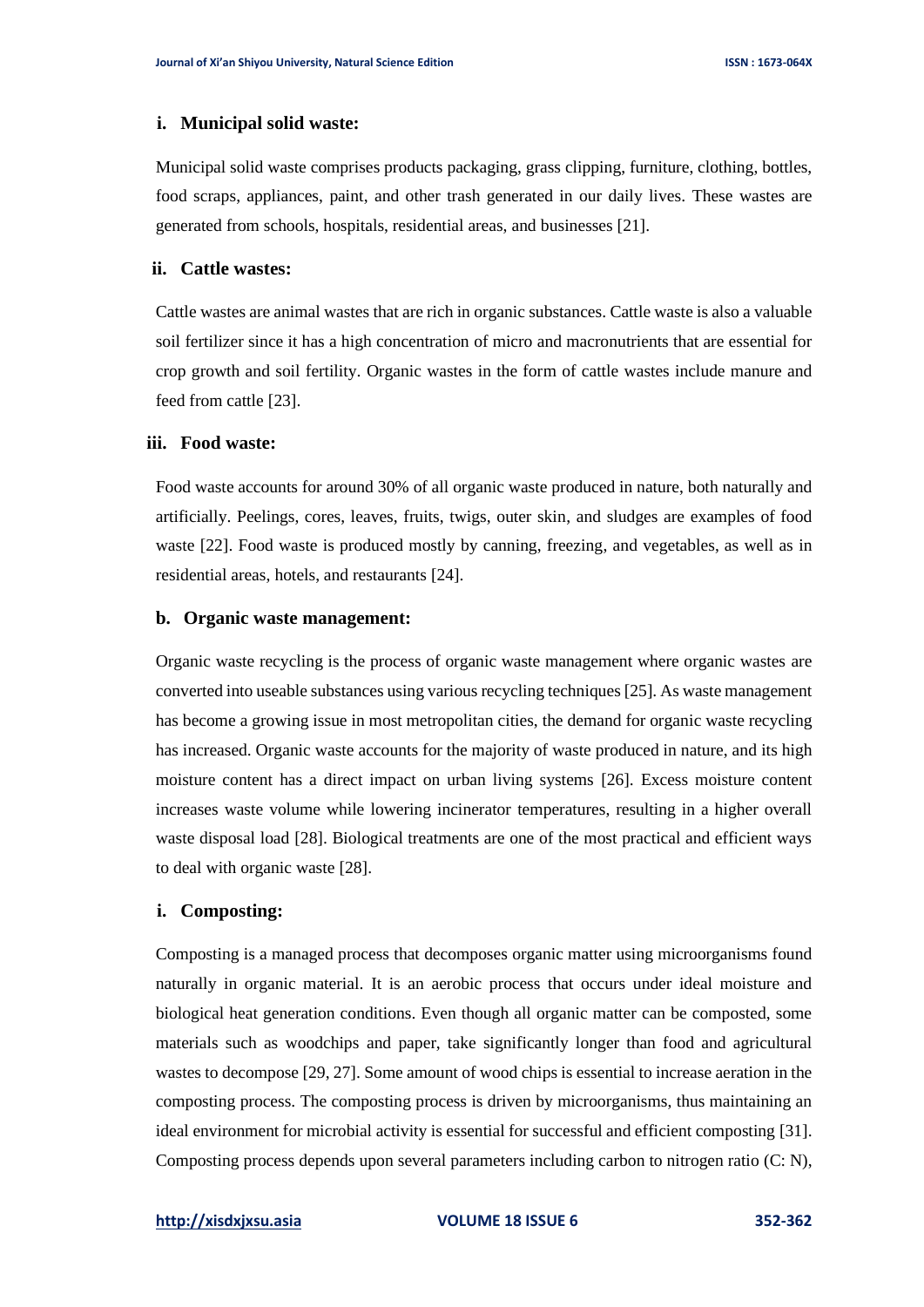oxygen level, temperature, the population of microorganisms, pH, time, moisture, and surface area [30].

The composting process begins as soon as the organic residues are compiled. During the active phase of composting, the temperature of the pile rises to 130-150<sup>0</sup>f and may remain elevated for several weeks. It's especially vital to maintain proper aeration during this phase of high microbial activity because aerobic decomposition is the most efficient and produces finished in the shortest amount of time [32,33]. When organic matter is consumed and decomposition slows, the temperature of the compost pile drops to  $100<sup>0</sup>f$  and the curing phase begins. At the end finished compost looks dark, crumbly, and smells earthy [34].

| Compost                         | Don't compost                        |
|---------------------------------|--------------------------------------|
| Yard trimming, grass clipping   | Dairy products                       |
| Tissues, paper towels           | Meat products                        |
| Leaves, shredded newspaper      | Oils and greasy food                 |
| Vegetable and fruit peels       | Onion and garlic scraps              |
| Tea leaves, used tea            | plastic                              |
| Brown paper product             | Charcoal Ash, diseased plants        |
| Sawdust, Toothpicks, wood chips | Leather goods, Diapers, black walnut |

Table (1): Suitable material for composting

# **ii. Composting methods:**

Different methods of composting are Windrow composting, Vermicomposting, Aerated static pile composting and In-vessel composting [35]. Windrow composting is one of the commonly used methods because it can treat a high volume of organic waste. This form of composting involves piling organic waste into long, narrow, heaps known as "windrow", which have a triangular or circular cross-sectional area [37]. The piles are then either manually or mechanically turned. This windrow composting method is ideal for restaurants, cafeterias, and marketplaces that create an enormous amount of food waste since the pile is large enough to generate and sustain sufficient heat [38]. However, this method is time-consuming and requires a large area of land to accommodate the large equipment [36].

Fig (1): Windrow composting [40]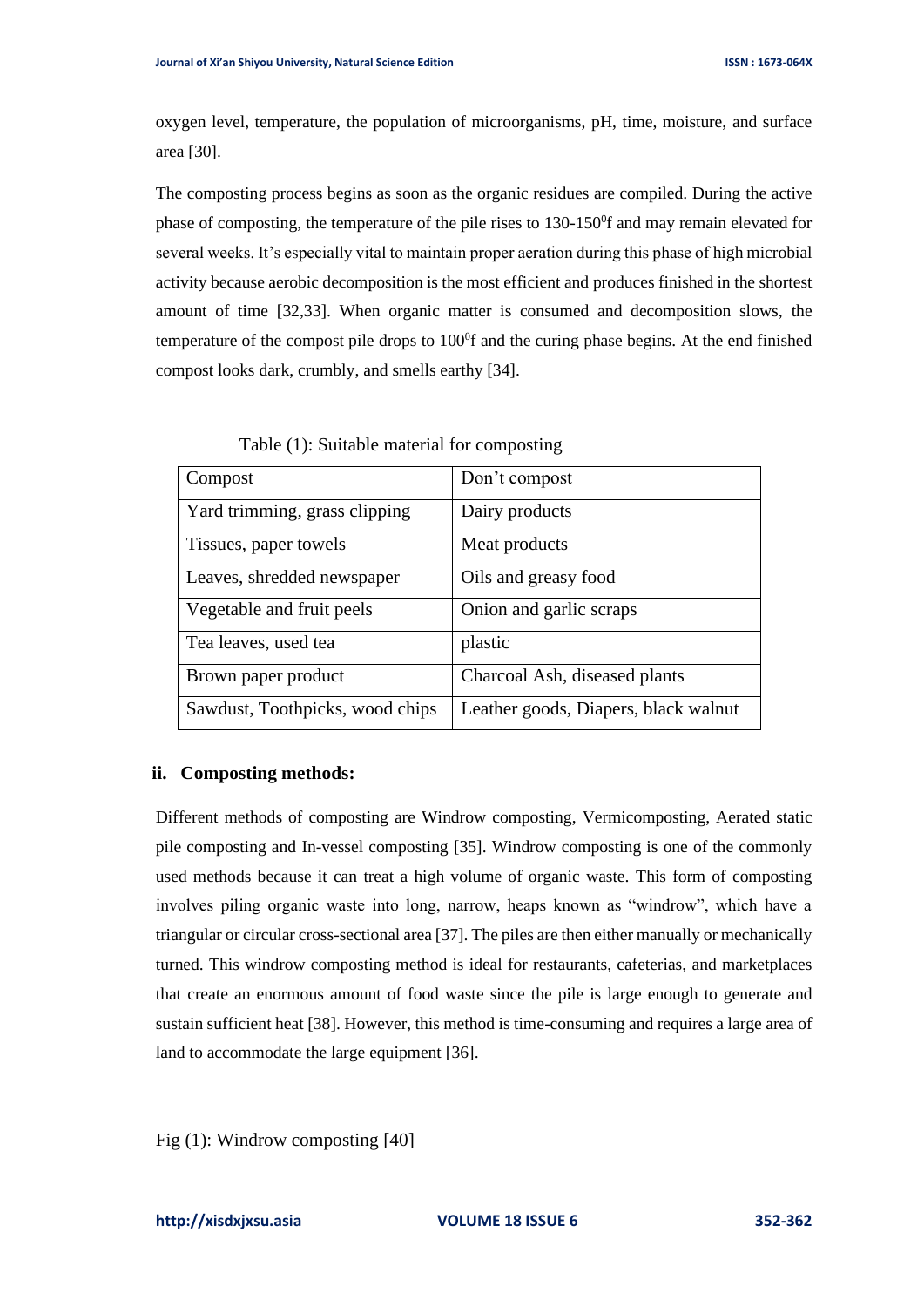

Through the activity of earthworms, the vermicomposting method produces compost. The earthworms break down organic waste into higher quality compost which is known as castings [39]. Because the castings are high in nutrients including nitrogen, phosphate, and potassium, they are utilized as potting soil. The vermicomposting is inexpensive, easy, environment-friendly, and has excellent properties [41].

The Aerated static pile composting method uses either positive or negative ambient air. Along with organic wastes and bulking agents, the air is circulated through the compost pile [43]. Layers of bulking agents are added to the pile to improve airflow and add porosity to the pile [42]. Aerated static pile composting can produce compost in three to six months and is suitable for a large amount of organic waste. This method does not require as much area of land as compared to the windrow composting method [44].

In-vessel composting can process large amounts of waste without taking up as much space as windrow composting, and it can handle almost any type of organic waste [45]. Organic materials are fed into a drum, silo, concrete-lined trench, or other similar device using this method [46]. This allows good control of environmental factors such as moisture, temperature, and aeration [47]. To ensure that the material is aerated, the material is turned mechanically. The size and capacity of the vessel can differ. Compost produced in just a few weeks through this method [48].

| <b>Benefits</b>                         | <b>Drawbacks</b>                      |
|-----------------------------------------|---------------------------------------|
| Enriches soil                           | Not suitable for all kinds of organic |
|                                         | waste                                 |
| Suppress plant disease and pests        | Composting takes time                 |
| Helping retain moisture                 | Unpleasant smell                      |
| Reduce the need for chemical fertilizer | Require initial investment            |

Table (2): Benefits and Drawbacks of compost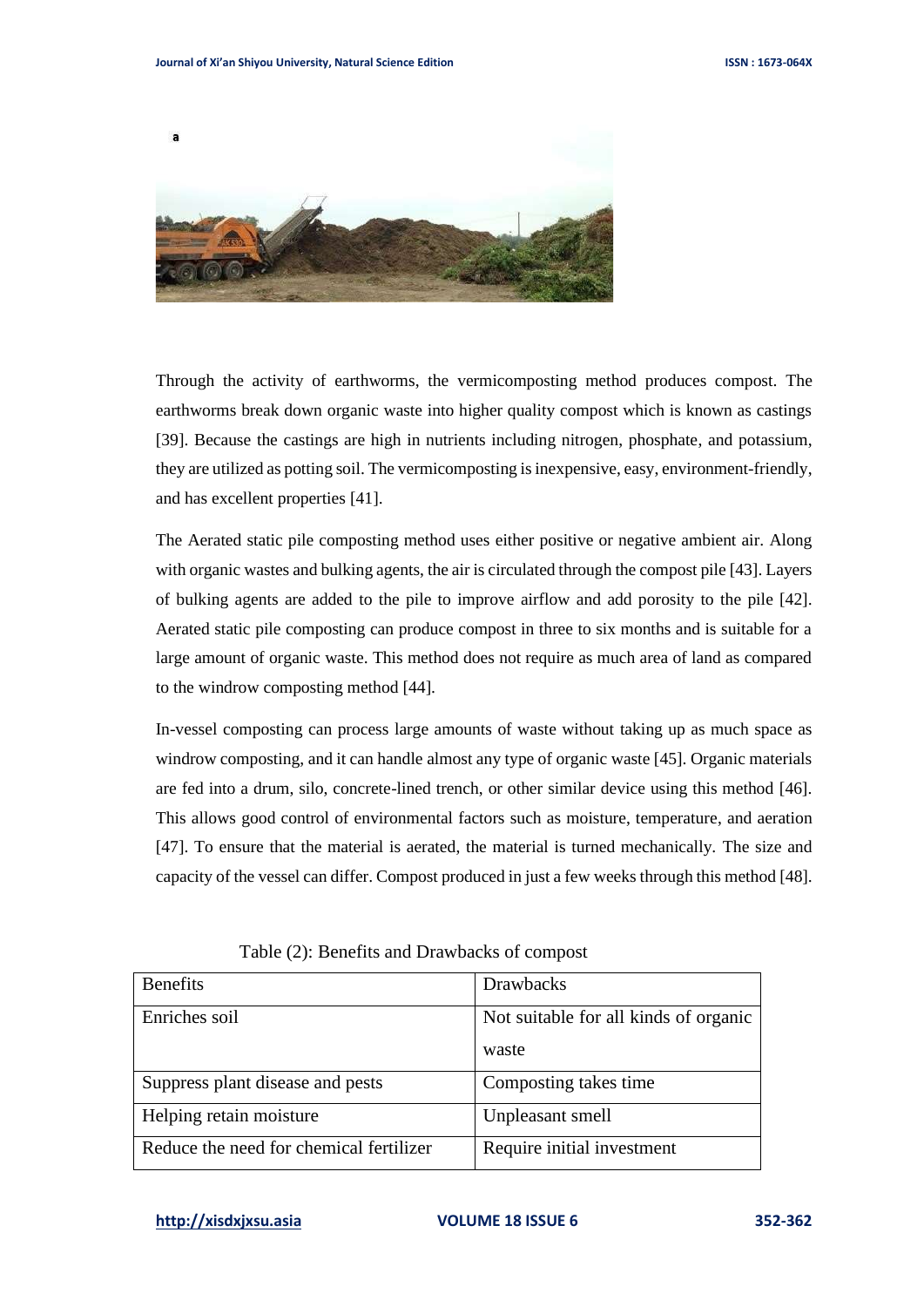| Add nutrients to the soil | Needs some space                     |
|---------------------------|--------------------------------------|
| Reduce landfill waste     | Affected by weather (outdoor         |
|                           | compost)                             |
| Good for the environment  | Slow-release of fertilizer nutrients |
| Fully organic fertilizer  | May attracts rats, and bugs.         |

Fig (2): Raw organic matter Fig (3): Finished compost





# **2. CONCLUSION:**

Organic waste management using composting methods avoids odor problems, as well as gas (methane, CO2) emissions and leachate in landfills and incinerators. Organic matter is converted into compost, which is used as organic fertilizer for gardening and agriculture and avoids the use of chemical fertilizer. Soil quality like fertility, water retention, porosity, and nutrient retention is improved by utilizing compost. The protection of the environment and the population's health is one of the most significant benefits of waste management.

#### **Acknowledgment**

It's our privilege and honor to express our sincerest gratitude to the Parul University, Vadodara, Gujarat for providing me with all the necessary support and facilities including state-of-the-art infrastructure facilities with advanced technological scientific laboratories and everything else that was required to carry out this.

# **Conflicts of interest**

The authors declare no conflicts of interest.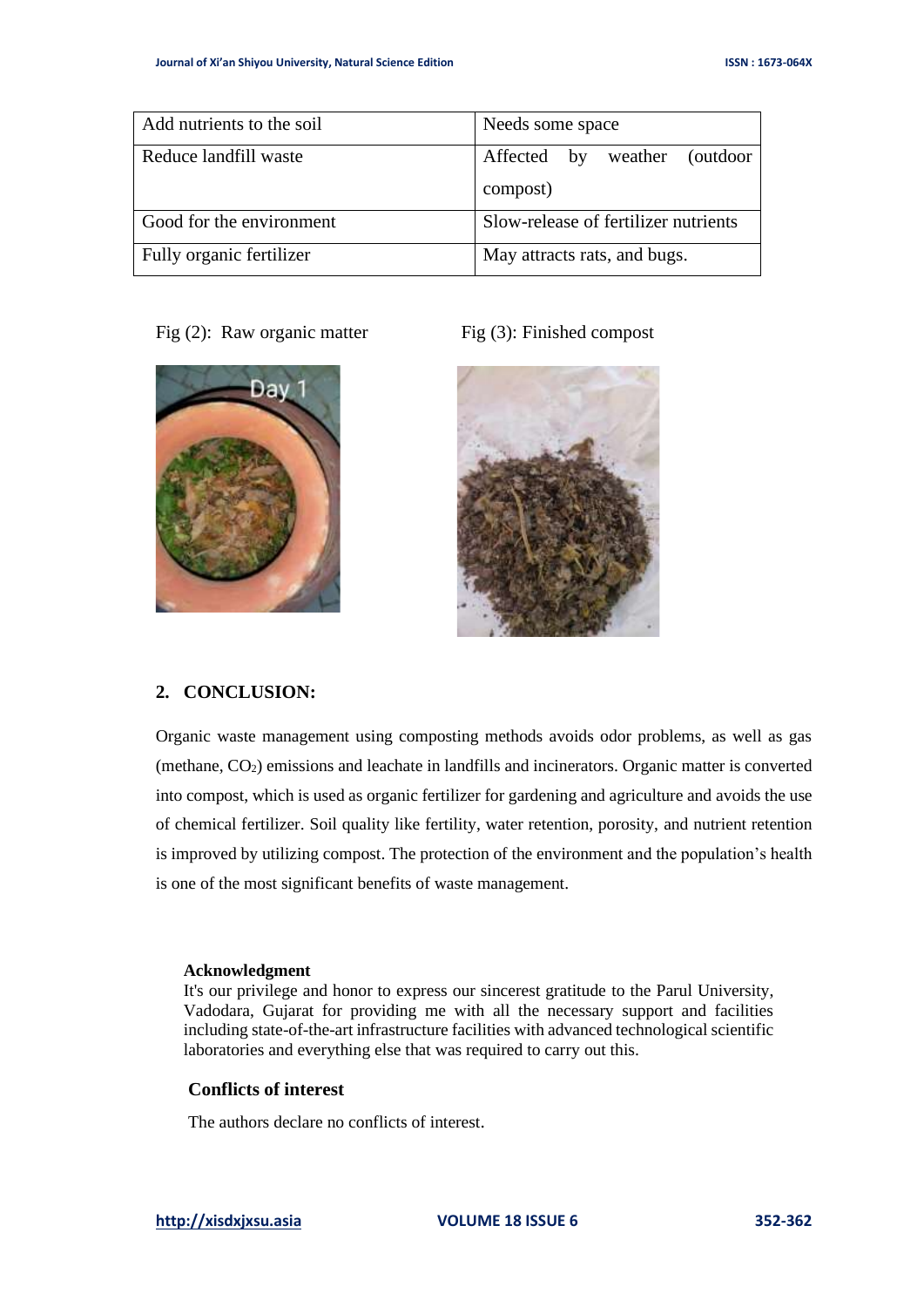#### **3. REFERENCES:**

- *1) M. Aatamila, et al., "Odour Annoyance near waste treatment center: A population-based study in Finland," Journal of Air and Waste Management Association, Vol. 60, No.4, 2010, pp,412-418.*
- *2) Yoshizawa S, Tanka M, Shekdar AV. Global trends in waste generation. In: Gaballah I, Misha B, Solozabal R, Tanaka M, editors. Recycling, waste treatment, and clean technology. Spain: TMS Mineral, Metals and Materials Publishers; 2004. P. 1541-52 (Ⅱ).*
- *3) Minghua, Z., Xiumin, F., Rovetta, A., Quichang, H Vicentini, F., Bingkai. L., Giusti, Ayi, L., 2009. Municipal solid waste management in Pudong New Area, China. Journal of Waste Management 29, 1227-1233.*
- *4) M. Mourad Recycling, recovering and preventing "food waste": Competing solution for food system sustainability in the United States and France J. Clean. Prod., 126 (2016), pp. 461-477.*
- *5) A A Kadir et al 2016 IOP Conf. Ser.: Mater. Sci. Env Materials Science and Engineering 136 (2016) 012057, Doi: 10. 1088/1757-899X/136/1/012057.*
- *6) Inglezakis V.J., Moustakas K. Household hazardous waste management: A review. J. Environ. Manage 2015; 150:310-321. DOI: 10.1016/j.jenvman.2014.11.021.*
- *7) PIKE, E.B. 1975. Aerobic bacteria, in; Ecological Aspects of used Water treatment, curd, C.R. and Hawkes, H.A. (ED.), vol.1, Academic Press, London, pp 1-63.*
- *8) Wang, X.M., Wang, Q.H., Ren, N.Q. and Wang, X.Q. "Lactic Acid production from Kitchen waste with a newly characterized strain of Lactobacillus Plantarum.". Chemical and biochemical Engineering Quarterly, 2005., 19(4); 383-389.*
- *9) A. Khalid, M. Arshad, M. Anjum, T. Mahmood, and L.A. Dawson, "The anaerobic digestion of solid organic waste," Waste Management, vol. 31, no. 8, pp. 1737-1744,2011.*
- *10) W. Kuo, and K. Cheng, "Use of respirometer in the evaluation of process and toxicity of thermophilic anaerobic digestion for treating Kitchen waste," Bioresource Technology, vol. 98, no. 9, pp.1805-1811, Jul. 2007.*
- *11) Miguel Carmona-Cabello, Isabel L. Garcia, David Leiva-Candia, M. Pilar Dorado Valorization of food waste based on its composition through the concept of biorefinery Current Opinion in Green and Sustainable Chemistry, Volume 14, 2018, pp.67-79.*
- *12) N. H. Heo, S.C. Park, and H. Kang, "Effects of mixture ratio and hydraulic retention time on single-stage anaerobic co-digestion of food waste and waste activated sludge," J. Environmental Science and Health, vol. 39, 7, pp. 1739-1756 Aug 2004.*
- *13) Das N and Chandan P. Microbial Degradation of Petroleum Hydrocarbon contaminants: An overview SAGE Hindawi Access to Research Biotechnology. Research International. Volume 2011.*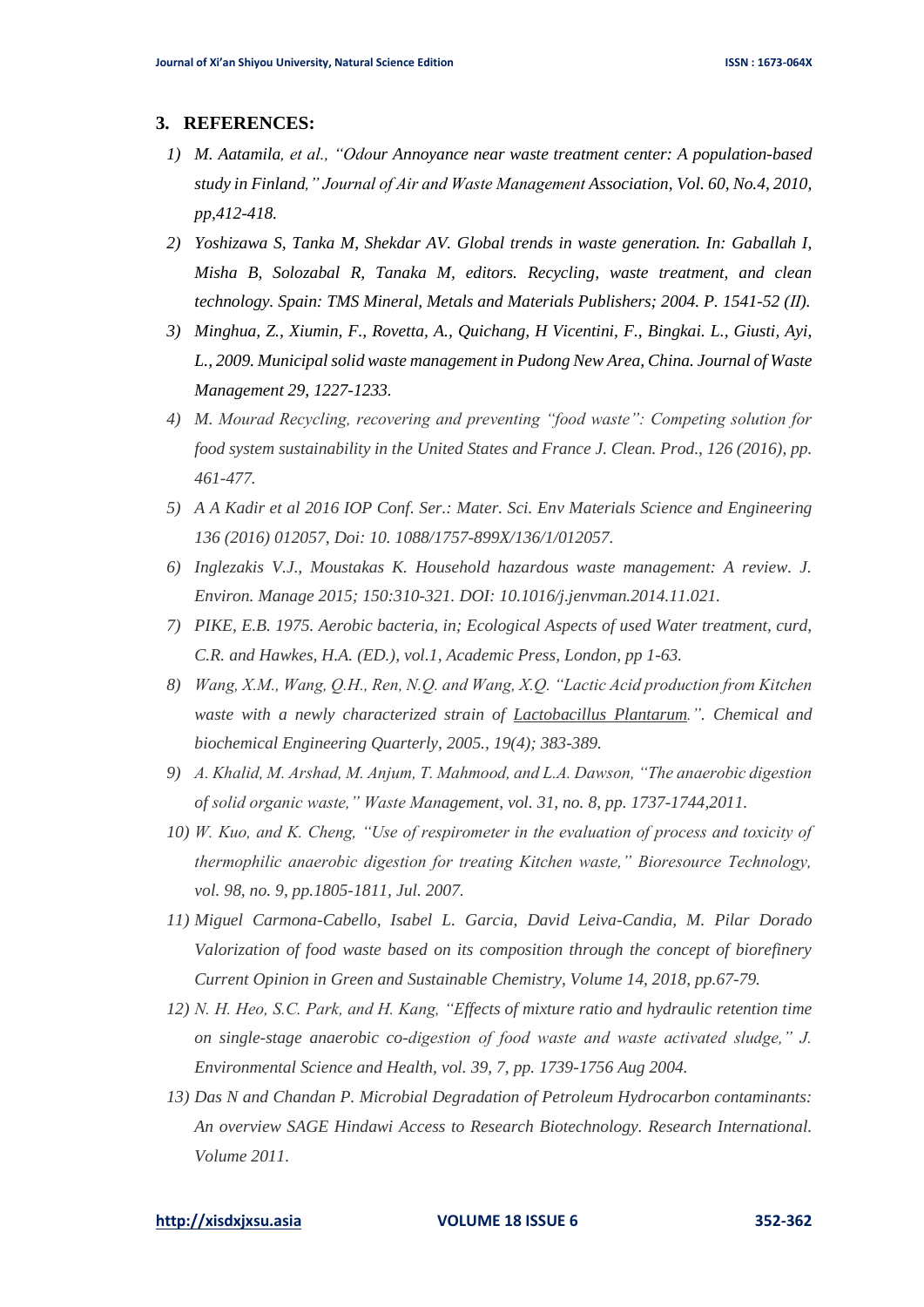- *14) Hilkiah Igoni, M.F.N. Abowei, M.J. Ayotamuno and C.L. Eze (2008), Effect of Total Solids Concentration of Municipal Solid waste on the Biogas Produced in Anaerobic Continuous Digester.*
- *15) J.B. Bien, G. Malina, J.D. Bien, and L. Wolny, "Enhancing anaerobic Fermentation of sewage sludge for increasing biogas generation," J. Environmental Science and Health, vol. 39, no. 4, pp.939-949, Feb.2004.*
- *16) J.K. Cruikshank, A.H. Gawler, and C. Shaldon, "Oerskovia species: Rare opportunistic pathogens (Plate XLI)," J. Medical Microbiology, vol.12, no. 4, pp. 513-515, Nov. 1979.*
- *17) R.M. Maier, I.L. Pepper, and C.P. Garba, Microorganisms and organic pollutants Environmental Microbiology. San Diego.; Academic Press, pp. 387-420, 2000.*
- *18) P. Sarkar, M. Meghvanshi, and R. Singh, "Microbial consortium: A new Approach to ineffective degradation of organic kitchen waste," J. Environmental Science, vol. 2, no. 3, pp. 171-174.*
- *19) J. Ma, T.H. Doung, M. Smits, W. Verstraete, and Carballo, "Enhanced bio methanation of Kitchen waste by different pre-treatments," Bioresource Technology, vol. 102, no.2, pp.592-599, Jan. 2011.*
- *20) R. Usha, T. Sangeetha, and M. Palaniswany, "Screening of Polyethylene Degrading Microorganisms from Garbage Soil," Libyan Agriculture Research Center J. International, vol. 2, no. 4, pp. 200-204, 2011.*
- *21) C. Behera, S. Parida, S. K. Dutta, and H. N. Thatoi, "Isolation and identification of cellulose-degrading bacteria from mangrove soil of Mahanadi-river," American J. Microbiology Research, vol. 2, no.1, pp.41-46, Feb. 2014.*
- *22) P. D. Cotter, and C. Hill, "Surviving the acid test: responses of gram-positive bacteria to low pH," Microbiology and Molecular Biology Reviews, vol. 67, no. 3, pp. 429–453, Sep. 2003.*
- *23) J. Ma, T.H. Doung, M. Smits, W. Verstraete, and M. Carballo, "Enhanced bio methanation of kitchen waste by different pre-treatments," Bioresource Technology, vol. 102, no. 2, pp. 592-599, Jan. 2011.*
- *24) M. F. Carvalho, C. T. Alves, M. I. M-Ferreira, P. DeMarco, and P. M. L. Castro, "Isolation and Initial Characterization of a Bacterial Consortium Able to Mineralize Fluorobenzene," Applied and Environmental Microbiology, vol. 68, no.1, pp. 102-105, Jan. 2002.*
- *25) Ellen MacArthur Foundation (2019) cities and circular Economy for Food. International Nut and Dried Fruit Council (2017) Food loss and Waste in the Food supply chain.*
- *26) Environment Bureau (2014) A Food Waste and Yard waste plan for Hong Kong 2014-2022.*
- *27) World Biogas Association and C40 (2018) Global Food Waste Management: An implementation guide for cities.*
- *28) ISWA (2013) Food Waste as a Global Issue.*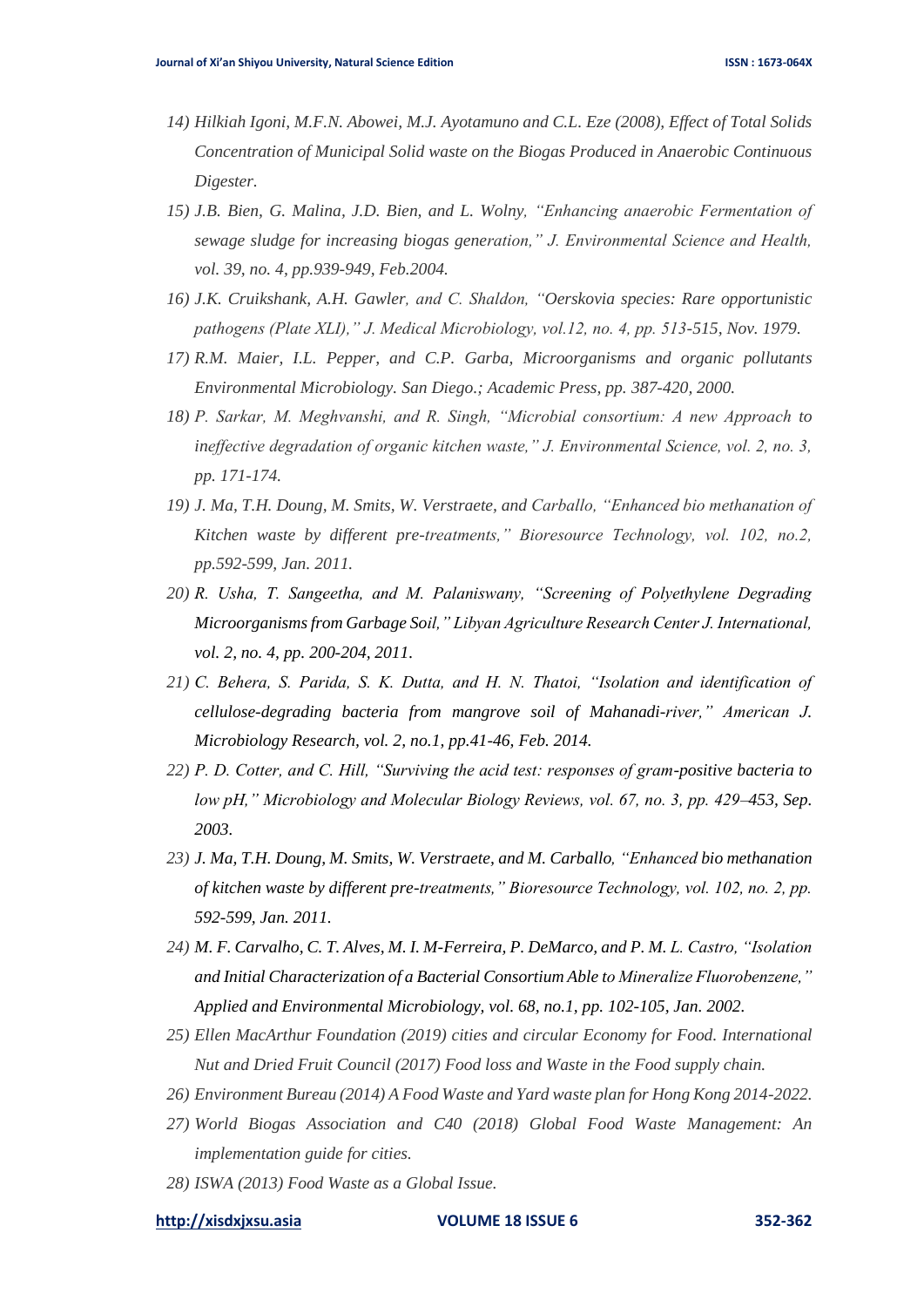- *29) Ricci-Jurgensen, M. (2019) Sao Paulo's Strategy for Organic Waste Management.*
- *30) Keener, Harold. (2011). Challenges and opportunities in composting organic waste. 10. 1007/978-90-481-95169\_18.*
- *31) Andler, S.M., Goddard, J.MM Transforming food waste: how immobilized enzymes can valorize waste stream into revenue streams. npj Scifood2, 19 (2018).*
- *32) "The science of composting" composting for the Homeowner. University of Illinois. Archived from the original on 17 February 2016.*
- *33) Reducing the impact of wasted food by feeding the soil and composting. Sustainable Management of food. US EPA.12 August 2015. Archived from the original on 15 April 2019. Retrieved 13 July 2021.*
- *34) Khater, E. Some physical and chemical properties of compost. Int. j. Waste Resource. 2015,5,1-5.*
- *35) Hemenway, Toby (2009). Gaia's Garden: A guide to Home-scale permaculture. Chelsea Green publishing. Pp. 84-85.*
- *36) "Composting Large Animal Carcasses". Texas Animal Manure Management Issues. 20 July 2017.*
- *37) Itavaara et al. Compost maturity-problems associated with testing. In proceeding of composting. Innsbruck Austria 18-21.10.2000.*
- *38) Armugam, K.; Seenivansagan, R.; Kasimani, R.; Sharma, N.; Babalola, O. Enhancing the post-consumer waste management through vermicomposting along with bio-inoculum. Int. Eng. Technol. 2017, 44, 178-192.*
- *39) Misra, R.; Roy, R.; Hiraoka, H. On farm composting methods; UN-FAO: Rome, Italy,2003; pp. 2-26.*
- *40) RASHMI PATEL QUANTIFICATION OF POTENTIAL BIOGAS YEILD FROM ENEGY CROPS AND AERABLE BY PRODUCTS SCHOOL OF APPLIED SCIENCES WATER AND WASTEWATER ENGINERRINGS MSc-Scientific figure on Research gate [Accepted 5 apr,2022].*
- *41) Eplde, L.; Juregi, L.; Urra, J.; Ibarretxe, L.; Romo, J.; Goikoetxea, I.; Garbisu, C. Characterization of composted organic amendments for Agricultural use. Front. Sustain. Food sys. 2018, 2,44.*
- *42) Mohmmed, A.; Elias, E. Domestic solid waste management and its environmental impacts in Addis Ababa city. J. Environ. Waste management. 2017, 4, 194-203.*
- *43) Alam, P.; Ahmade, K. Impact of solid waste on Health and the Environment. Int. J. Sustain. Dev. Green Econ. 2013, 2, 165-168.*
- *44) Sundberg, C.; Navia, R. Is there still a role for composting? Waste manage. Res. 2014, 32, 459-460.*